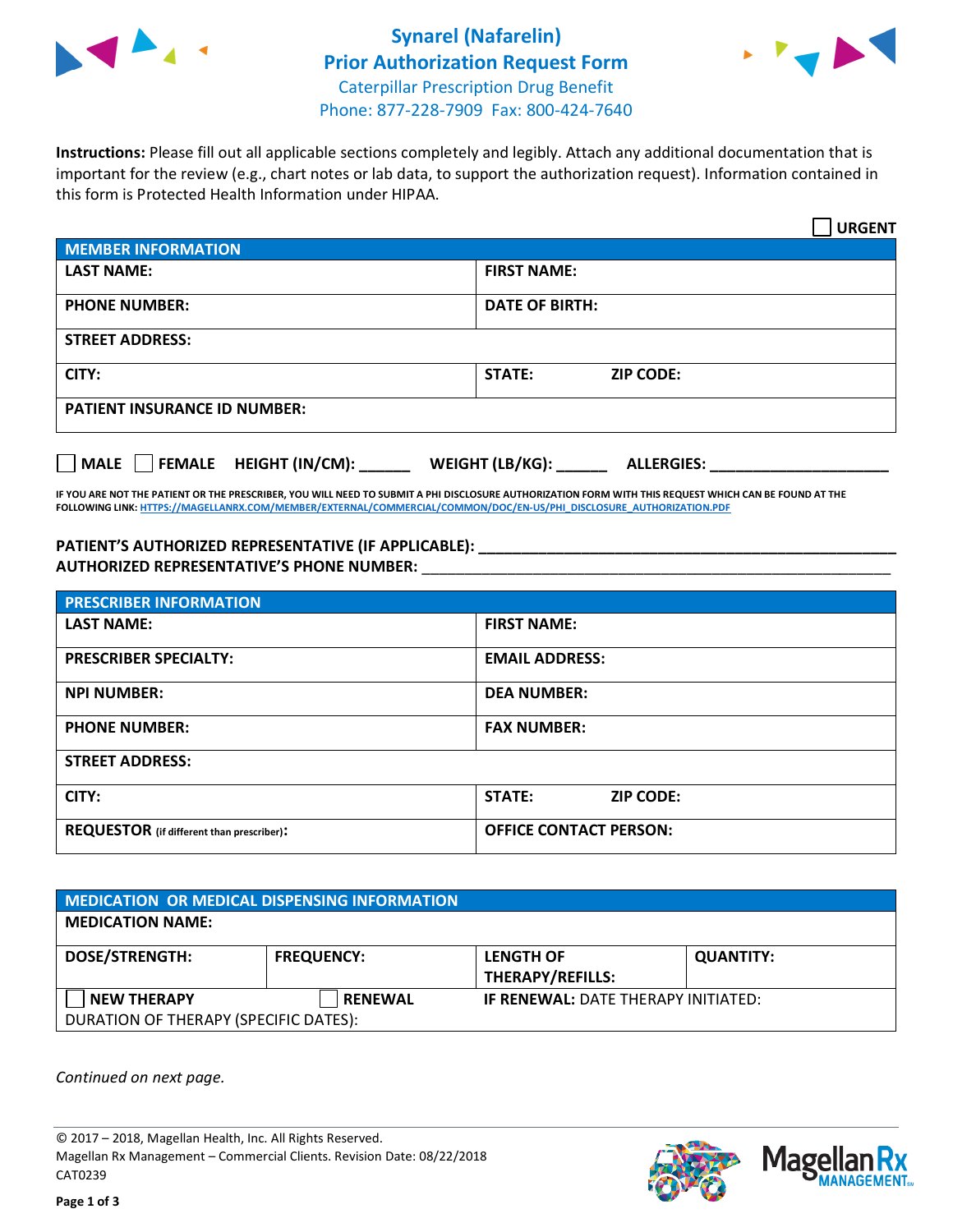



|                                                                                                                                                | <b>MEMBER'S LAST NAME:</b><br><b>MEMBER'S FIRST NAME:</b>                                                                                                                                                                                                                                                                    |                                                       |
|------------------------------------------------------------------------------------------------------------------------------------------------|------------------------------------------------------------------------------------------------------------------------------------------------------------------------------------------------------------------------------------------------------------------------------------------------------------------------------|-------------------------------------------------------|
|                                                                                                                                                | 1. HAS THE PATIENT TRIED ANY OTHER MEDICATIONS FOR THIS CONDITION?                                                                                                                                                                                                                                                           | <b>NO</b><br>YES (if yes, complete below)             |
| <b>MEDICATION/THERAPY (SPECIFY</b><br>DRUG NAME AND DOSAGE):                                                                                   | <b>DURATION OF THERAPY (SPECIFY</b><br>DATES):                                                                                                                                                                                                                                                                               | <b>RESPONSE/REASON FOR</b><br><b>FAILURE/ALLERGY:</b> |
| <b>2. LIST DIAGNOSES:</b>                                                                                                                      |                                                                                                                                                                                                                                                                                                                              | <b>ICD-10:</b>                                        |
| □ Central precocious puberty<br>□ Endometriosis<br>□ Other Diagnosis_________________ICD-10 Code(s):_______________                            |                                                                                                                                                                                                                                                                                                                              |                                                       |
| PRIOR AUTHORIZATION.                                                                                                                           | 3. REQUIRED CLINICAL INFORMATION: PLEASE PROVIDE ALL RELEVANT CLINICAL INFORMATION TO SUPPORT A                                                                                                                                                                                                                              |                                                       |
| Central precocious puberty:                                                                                                                    | Was the requested medication prescribed by an endocrinologist? $\square$ Yes $\square$ No                                                                                                                                                                                                                                    |                                                       |
| $\square$ Yes $\square$ No                                                                                                                     | Has the patient had an onset of secondary sexual characteristics earlier than age 8 for girls or age 9 for boys?                                                                                                                                                                                                             |                                                       |
| stimulation by native GnRH? $\Box$ Yes $\Box$ No<br><b>Please provide documentation</b>                                                        | Has the patient's diagnosis been confirmed by pubertal gonadal sex steroid levels and a pubertal LH response to                                                                                                                                                                                                              |                                                       |
|                                                                                                                                                | Has the patient's bone age advanced 1 year beyond chronological age? $\Box$ Yes $\Box$ No                                                                                                                                                                                                                                    |                                                       |
| <b>Endometriosis:</b>                                                                                                                          | Has the requested medication been prescribed by a gynecologist? $\Box$ Yes $\Box$ No                                                                                                                                                                                                                                         |                                                       |
| Does the patient have undiagnosed vaginal bleeding? $\Box$ Yes $\Box$ No<br><b>Please provide documentation</b>                                |                                                                                                                                                                                                                                                                                                                              |                                                       |
|                                                                                                                                                | Has the patient previously been treated with Synarel for endometriosis? $\Box$ Yes $\Box$ No                                                                                                                                                                                                                                 |                                                       |
| physician feels is important to this review?                                                                                                   | Are there any other comments, diagnoses, symptoms, medications tried or failed, and/or any other information the                                                                                                                                                                                                             |                                                       |
|                                                                                                                                                |                                                                                                                                                                                                                                                                                                                              |                                                       |
| information is received.                                                                                                                       | Please note: Not all drugs/diagnosis are covered on all plans. This request may be denied unless all required                                                                                                                                                                                                                |                                                       |
|                                                                                                                                                | ATTESTATION: I attest the information provided is true and accurate to the best of my knowledge. I understand that<br>the Health Plan, insurer, Medical Group or its designees may perform a routine audit and request the medical<br>information necessary to verify the accuracy of the information reported on this form. |                                                       |
| © 2017 - 2018, Magellan Health, Inc. All Rights Reserved.<br>Magellan Rx Management - Commercial Clients. Revision Date: 08/22/2018<br>CAT0239 |                                                                                                                                                                                                                                                                                                                              | <b>Magella</b>                                        |